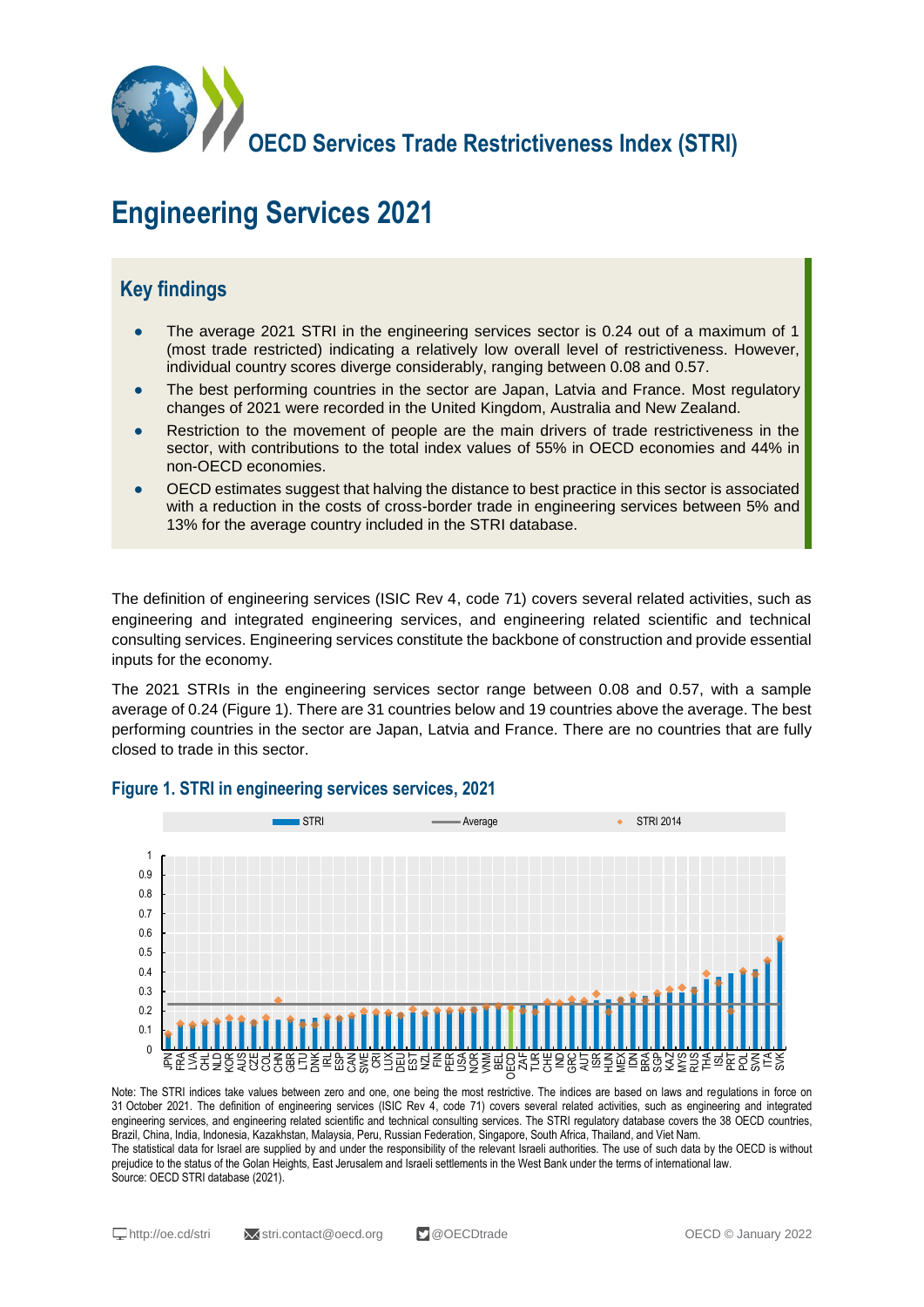Several countries introduced regulatory changes affecting the STRIs in 2021 and more so since 2014 (Figure 2). In 2021, the STRIs in this sector saw the biggest changes in New Zealand (-7%), Australia (-9%), and the United Kingdom (-9%). Since 2014, on the one hand, we have observed countries that have had the strongest restrictive trends such as Portugal (97%), Hungary (33%) and Denmark (28%). On the other hand, we have strong liberalising trends in Korea (-10%), Israel (-11%), and China (-39%).



#### **Figure 2. Change since 2014 and change in the last year, by country**

Note: Selection criteria for Panel A was based on largest absolute changes since 2020. Panel B selection is the three largest increases, and the three largest decreases in the STRI since 2014. Source: OECD STRI database (2021).

The measures in the STRI database are organised under five policy areas (Figure 3). Restrictions on foreign entry include barriers related to establishing and operating companies such as foreign equity limits or requirements on board of directors and cross-border data flows. Restrictions on the movement of people cover barriers that affect the temporary entry of foreign services providers through quotas, labour market tests and short durations of stay. Other discriminatory measures include discrimination of foreign services suppliers as far as taxes, subsidies and public procurement are concerned. Barriers to competition include information on anti-trust policy, government ownership of major firms and the extent to which government-owned enterprises are exempt from competition laws. Regulatory transparency includes information on consultations and dissemination prior to laws and regulations entering into force. It also records information on obtaining a license or a visa. In this sector, barriers related to restrictions on movement of people are most prominent and amount to 55% in OECD economies and 44% in non-OECD economies.

**2**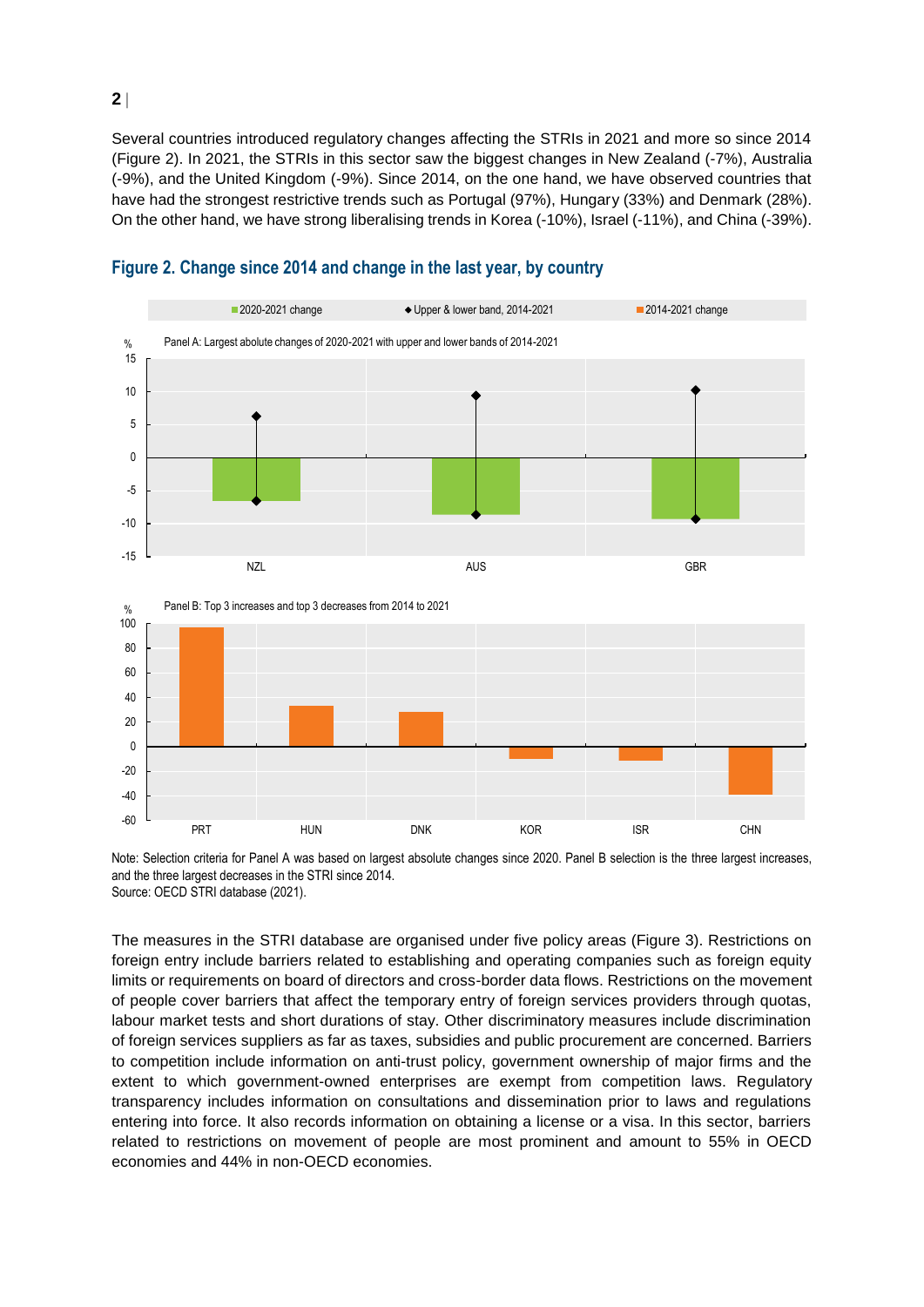

#### **Figure 3. STRI policy areas for engineering services by OECD and non-OECD economies, 2021**

Source: OECD STRI database (2021).

Engineers participate in the construction of key infrastructure, such as buildings and roads. They also play a significant role in the development of production processes and the adoption of new technologies. An important feature is the regulatory complementarity between engineering, architecture and construction services. Often, engineering and architectural activities are combined into projects offered by one company, and are sometimes subsumed in the building and construction sector.

Table 1 lists the most common restrictions identified in each policy area. Restrictions to the movement of people are the most prominent barrier in this sector. These restrictions include labour market tests for services suppliers coupled with short durations of stay. As a regulated profession in 33 countries, licenses and/or authorizations are required to practice. Other burdensome requirements such as domicile or prior or permanent residence in the countries are present in over 15 countries

Under restrictions on foreign entry, common impediments relate to limitations to the acquisition and use of land and real estate, screening of foreign investments, local presence requirements for cross-border supply of engineering services as well as restrictions to cross-border data flows. License requirements for management and executive bodies are also common requirements.

Under other discriminatory measures, explicit preference for foreign suppliers or non-prohibition of discrimination of foreign suppliers in public tenders are the most common challenges. Minimum capital for new companies is required for more than half of the countries in the STRI sample. Fee setting and restrictions on advertisers are also present in seven and six countries respectively.

Under barriers related to regulatory transparency, cumbersome visa conditions for engineers and other related professions, and procedural hurdles related to business visas, are the most common challenges in this sector. In addition, the public consultation process for new legislative instruments falls short of best practice in 11 countries.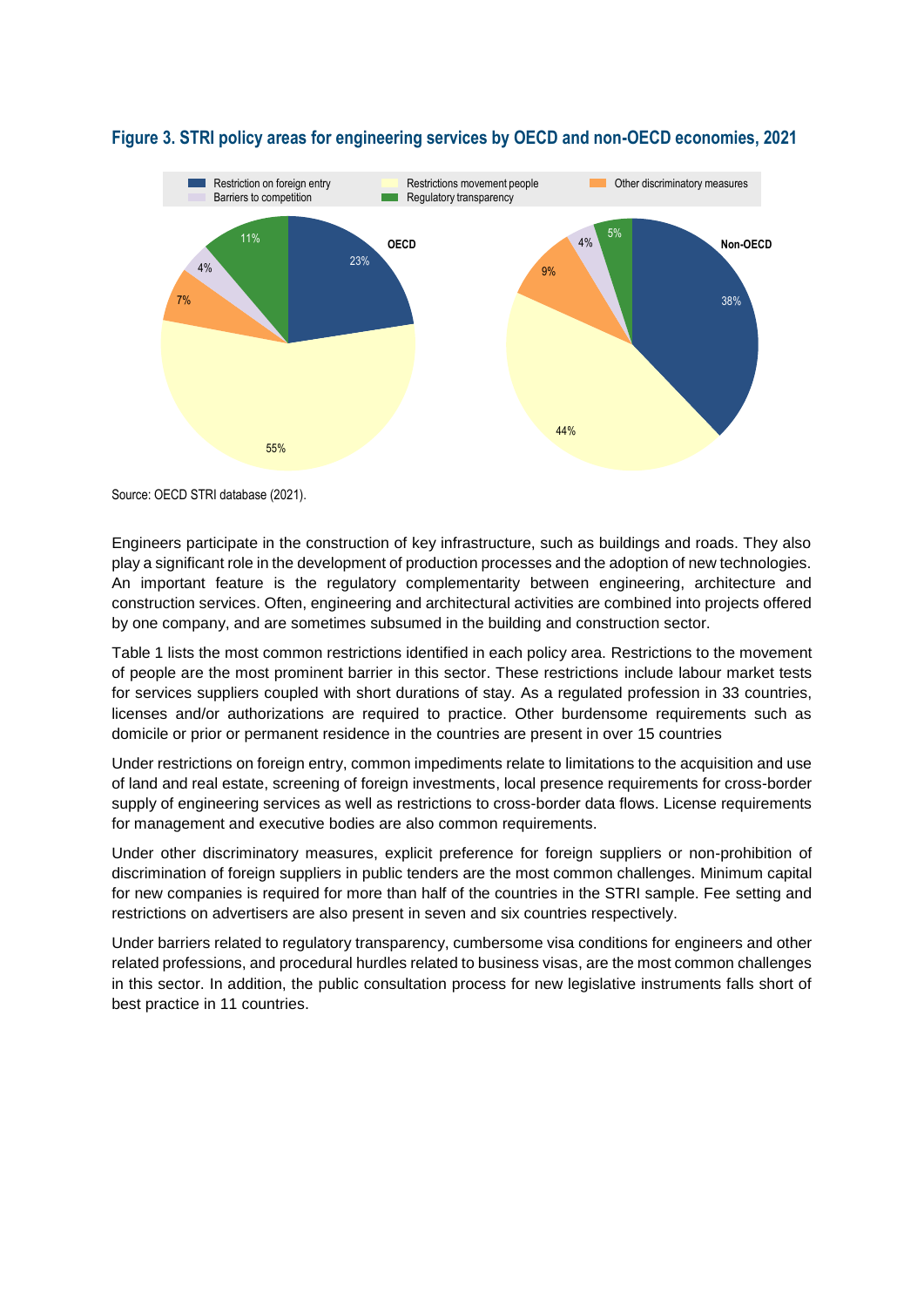| Policy area                              | Measure                                                                                                                    | Countries having<br>a restriction <sup>1</sup> |
|------------------------------------------|----------------------------------------------------------------------------------------------------------------------------|------------------------------------------------|
| Restrictions on<br>foreign entry         | Acquisition and use of land and real estate by foreigners is restricted                                                    | 34                                             |
|                                          | Screening exists without exclusion of economic interests                                                                   | 22                                             |
|                                          | Local presence is required for cross-border supply                                                                         | 18                                             |
|                                          | Board of directors: at least one must be resident                                                                          | 18                                             |
|                                          | Manager must be a licensed professional                                                                                    | 13                                             |
| Restrictions to<br>movement of<br>people | Limitation on duration of stay for contractual services suppliers (months)                                                 | 40                                             |
|                                          | Labour market tests: intra-corporate transferees and or contractual services suppliers                                     | 39                                             |
|                                          | Memo: Licence or authorisation is required to practice                                                                     | 33                                             |
|                                          | A temporary licensing system is in place                                                                                   | 21                                             |
|                                          | Foreign professionals are required to take a local examination                                                             | 20                                             |
| Other<br>discriminatory<br>measures      | Public procurement: Procurement regulation explicitly prohibits discrimination of foreign<br>suppliers                     | 43                                             |
|                                          | Public procurement: The procurement process affects the conditions of competition in<br>favour of local firms              | 24                                             |
|                                          | Public procurement: Explicit preferences for local suppliers                                                               | 24                                             |
|                                          | Memo: The procurement process below the value thresholds affects the conditions of<br>competition in favour of local firms | 20                                             |
|                                          | Foreign suppliers are treated less favourably regarding taxes and eligibility to subsidies                                 | 3                                              |
| Barriers to<br>competition               | Minimum capital requirements                                                                                               | 29                                             |
|                                          | Fee-setting: recommended minimum and/or maximum fees                                                                       | 7                                              |
|                                          | Fee-setting: mandatory minimum and/or maximum fees                                                                         | 6                                              |
|                                          | Restrictions on advertising                                                                                                | 6                                              |
|                                          | Other restrictions in barriers to competition                                                                              | 0                                              |
| Regulatory<br>transparency               | Range of visa processing time (days)                                                                                       | 27                                             |
|                                          | Number of documents needed to obtain a business visa                                                                       | 25                                             |
|                                          | There is an adequate public comment procedure open to interested persons, including<br>foreign suppliers                   | 11                                             |
|                                          | Cost to obtain a business visa                                                                                             | 8                                              |
|                                          | There is a legal obligation to communicate regulations to the public within a reasonable<br>time prior to entry into force | 8                                              |

### **Table 1. Top 5 most relevant measures by policy area, 2021**

Notes

1. The count for "memo" type of measures, which are not scored in the STRI, indicate the number of positive answers recorded for that measure across the 50 countries covered

Top most relevant measures are selected on the basis of the following criteria: (1) most restricted horizontal measures (i.e. same answer across sectors), (2) most restricted sector-specific measures, (3) key measures or (4) memos affecting the score of other measures through hierarchy rules.

Source: OECD STRI database (2021).